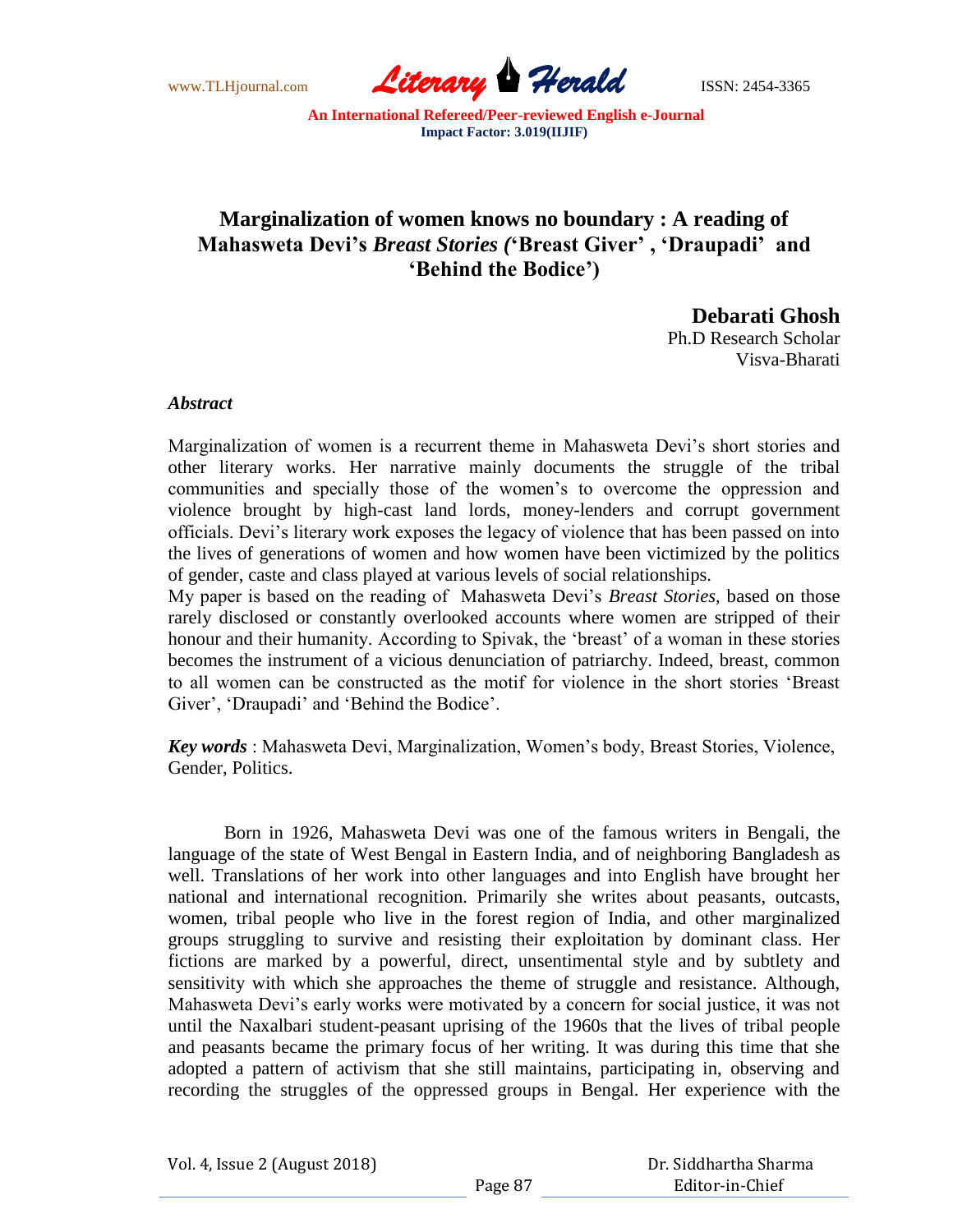

Naxalite movement resulted in Hazar Churasir Ma (1084"s Mother, 1973), a nationally acclaimed novel indicating organized violence on the part of the state. In Aranyer Adhikar (Rights over the forest, 1977), perhaps one of the most famous novels of Devi, she turned to the history of the Munda tribal revolt in Bengal and Bihar in the nineteenth century. Since 1984, when she gave up her academic profession, she has devoted her time entirely to grass-root works among tribals and outcastes in rural Bengal and Bihar. She also edits a quarterly journal, the main contributors to which are people from these marginalized communities.

Her *Breast Stories* are based on those rarely disclosed or constantly overlooked accounts where women are stripped of their honour and their humanity. According to Spivak, the "breast" of a woman in these stories becomes the instrument of a vicious denunciation of patriarchy. Indeed, breast, common to all women can be constructed as the motif for violence in the short stories "Breast Giver", "Draupadi" and "Behind the Bodice'. Trying to re-read Devi's Breast Stories from the point of "gendered" marginalization, we see Mahasweta Devi"s literary work exposes the violence that has been meted out to generations of women and how women have been victims of the politics of gender, class and caste played at various levels of social relationships. We see how Jashoda of "Breast Giver" has been exploited and degraded for years. We also come across Dopdi and Gangor, the protagonist of other two short stories "Draupadi" and "Behind the Bodice" respectively. We visualize the horrific tales of these women forcibly straight-jacketed into the mythical assumptions of "womanhood" perpetuated through patriarchal ideology. Devi also documents Dopdi and Gangor repraisal against subjugation which becomes the means to their potential emancipation. Mahasweta Devi"s fictional works are based on those rarely disclosed or constantly overlooked accounts where women are stripped of their honour and humanity. It is the physical, emotional and psychological rape that forces woman to strip the cloak of chastity obedience and meekness off her, transforming this act of disrobing into a symbol of female power. The *Breast Stories* are really horror stories. The Breast, as Gayatri Chakraborty Spivak, the translator of the three stories, says, is much more than merely a symbol in these works. The breast becomes the object of attention of the male gaze and ultimately the national gaze as well. It becomes a bizarre tool of attack, a conscience-searching counteroffensive in itself. These stories are an indictment of a social system which is exploitative.

While reading the three texts, the idea that constantly haunted my mind was the gendered identity of the protagonist.

The short story "Breast-Giver" talks about Jashoda a poor Brahmin woman, whose milk laden bosoms serves as the bread provider for herself and her family and ultimately becomes the root cause of her suffering in isolation leading to her demise. The "breast" is one-of-a-kind to a female identity and is considered to be the emblem of motherhood. Jashoda has made a career out of the feminine and maternal process like gestation and location. But this ultimately becomes the cause of her acquiring a life threatening disease like breast-cancer. Throughout the story Devi focuses on the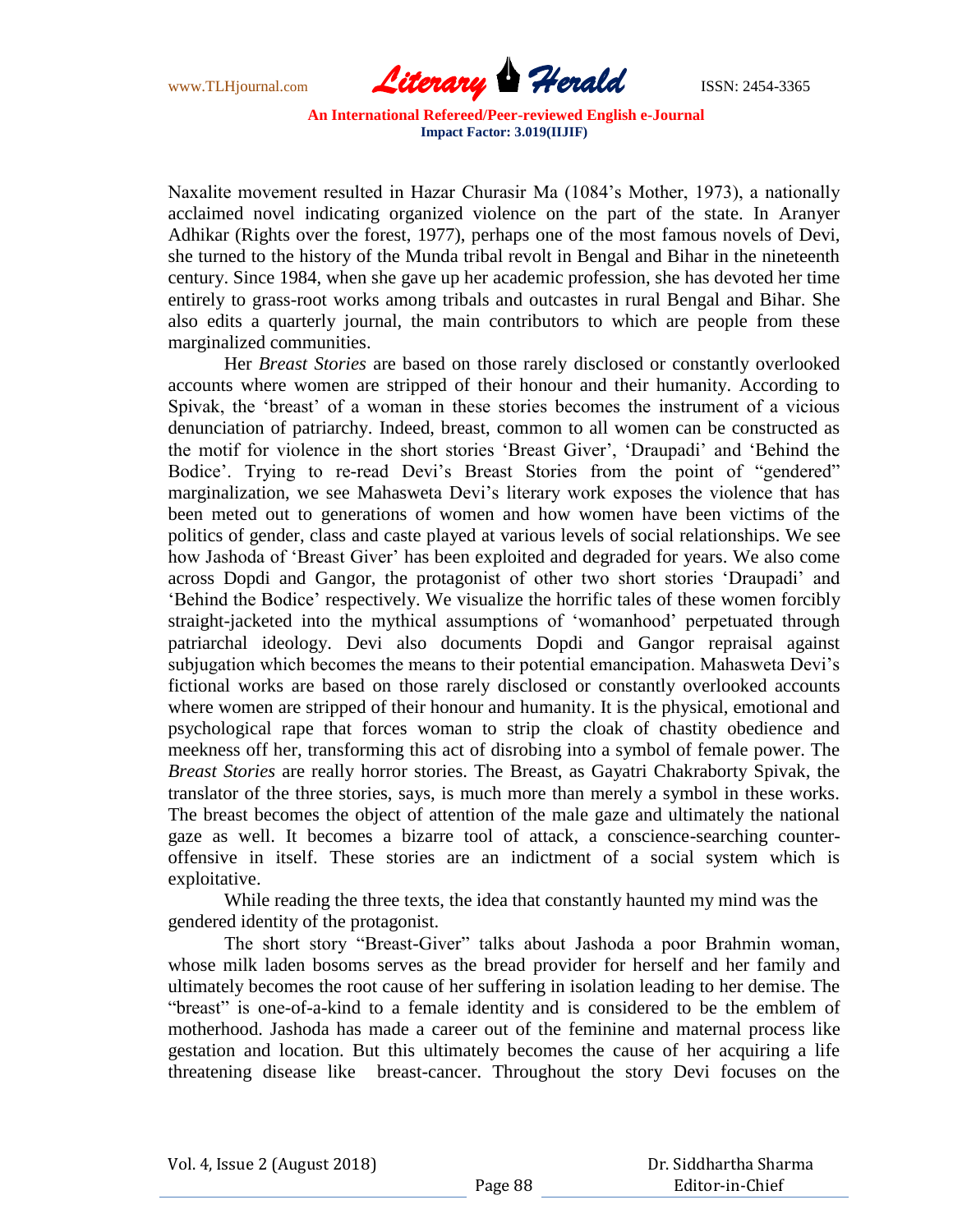

hypocrisy, superstition, selfish greed and callousness that are the cause of the gendered violence.

How Jashoda has been exploited by the rich upper class Halder family is quite evident throughout the story. However, what intrigues me is that not only Jashoda but all the other female characters in the story are also at the receiving ends of patriarchal marginalization. We get a glimpse of it through the cook. One afternoon, the boy of Halder family, "created" diligently following the timings according to the astrological calendar, tries to force himself upon the family cook but does not succeed. The cook decides to keep quiet about the incident. But the boy fears that she might tell the family about his misdeed. So he gets her dismissed from her job on a false accusation of thievery. This female cook becomes another marginalized character in the story for she is humiliated, thrown out and is never to be heard of again. Even after knowing the whimsical character of the boy, nobody bothers to know the details of the stealing.

Perhaps, it could also be said that Jashoda"s profession as the wet-nurse was also an outcome of marginalization of women of the Halder family. The sons of the Halder family "starts creating progeny as soon as the almanac gave a good day, with love or lack of love, with irritation or thinking of the accounts at the works." The women became mothers as long as possible. Nobody asked them their wish but it was as natural as things were meant to be. However, other than motherhood, the sons also demanded beauty from their wives. It was quite natural that progressive suckling will ruin the shape of the wives. Then if the sons look outside, or harass the maidservant, the wives won"t have a voice to object. "Going out because they can"t get it at home," is considered just. Thus, Jashoda was proposed as the solution to this problem. While she becomes the infant's suckling mother, the sons of the Halder family could enjoy the beauty of their wives without caring significantly about the progeny.

Much like the rich Halder wives, Jashoda"s condition was also not very different. "Jashoda does not remember at all when there was no child in her womb, when she didn"t feel faint in the morning, when Kangali"s body didn"t drill her body like a geologist in the darkness lit only by an oil lamp. She has been the mother of twenty children, living or dead, counted on her fingers." She never had the time to calculate if she could or could not bear motherhood. Motherhood was always her way of living and keeping alive her world of countless being. Jashoda was a mother by profession, a professional mother. Thus, it is this "womanhood" which transcends the boundary of class and caste and puts the master or rather the mistresses and the servant equally marginalized.

Jashoda considers her husband to be her teacher, guide and master, and she blindly follows his dictates. According to Mahasweta Devi, Jashoda encompasses all the ideal qualities required of an Indian woman, that is, an "unreasonable, unreasoning and unintelligent devotion to her husband and love for her children." She is the quintessential Indian woman who believes that the female species exists only for reproduction and nurturing mankind.

However, misfortunes dawned upon Jashoda as soon as her ability to bear children vanished. While suckling her twenty children as well as thirty babies from the Halder family, Jashoda is given the status of the "legendary cow of fulfillment" (known

Vol. 4, Issue 2 (August 2018)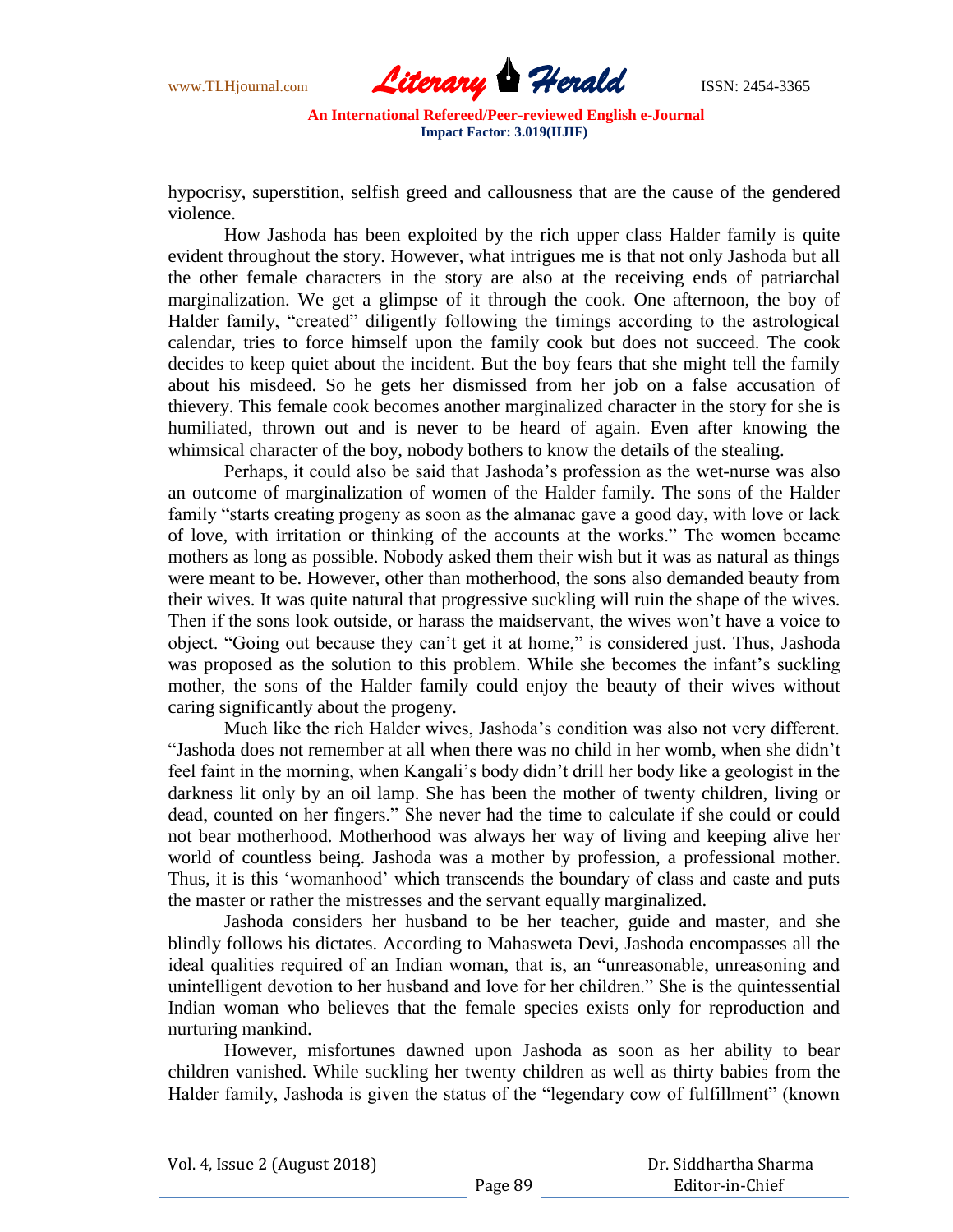

as Kamdhenu in the Hindu religion) Jashoda convincingly becomes a "year-breeder." She remains trapped in the notion of motherhood which allows life to be "sucked" out of her body in order to rear those around her. Jashoda's relatives 'painlessly' reject her during her illness because she fails to live up to their image of "mother." In their view, mother is a healthy, homely and strong personality. The shriveled, comatose woman with "stinking" flesh of her breast is as good as dead to them. Hence, despite rearing fifty children, Jashoda dies alone. Moreover, it is Jashoda"s status as a devoted brahmin woman which pulls her to the trap of patriarchy endlessly.

The second short story "Draupadi" is perhaps the most powerful among the three *Breast Stories.* Through it Devi urges the marginalized to disassociate from the norms for respectability and modesty mapped out by the patriarchal caretakers. The story talks about a tribal insurgent named Draupadi(pronounced Dopdi), who along with her husband Dulna, is on the list of most wanted criminals in West Bengal. They are infamous for their skilled use of primitive weapons like scythe and machete, and being competent in disguise have got away with the murders of numerous wealthy landlords. Both Dopdi and Dulna have the audacity to call themselves soldiers and together they have attacked several police stations and struck terror in the hearts of police officrs.

The story "Draupadi" begins with the birth history of Dopdi. She herself is the results of the exploitation of female servants at the hands of their masters. The condition of the masters" wife is also no better. All she could do is give a pious, domesticated Hindu name –Draupadi, in the usual mood of benevolence felt by the oppressors' wife toward the bond servant. However, unlike the mythical Draupadi, Devi"s Dopdi is in the habit of creating her own narrative, which she does by killing of his mistress' husband Surja Sahu. And it is this incident which sets going the events of the story.

Mahasweta Devi shows Dopdi in a comradely, activist, monogamous marriage with Dulna. However, what holds my attention is the way Dulna was killed. He was gunned down in a spread eagle position while he was trying to drink water on his stomach on a flat stone. There was no attempt on the part of the authority to "make him do the needful". Being equal partners in their mission, it was perhaps quite obvious that Dulna would have known as much information about the fugitives as Dopdi. But, it was Dopdi, a member of the 'weaker sex' who was made to 'do the needful.'

Devi's story questions the idea of singularity by placing Dopdi first in a monogamous marriage and then in a situation of multiple rape. In the epic *Mahabharata,*  Draupadi"s legitimized pluralization (as a wife among husbands) in singularity is used to demonstrate male glory. She becomes the "so called" cause of the crucial battle. Her eldest husband is about to lose her by default in a game of dice. He has staked all he owned, and "Draupadi belongs within that all." Her strange civil status seems to offer grounds for her predicament. Being wife to five husbands, it was considered nothing improper to drag her to the court. The enemy chief begins to pull at Draupadi"s sari. She silently prays to the incarnate Krishna. The idea of sustaining law materializes itself as clothing, and as the king pulls and pulls at her sari, there seems to be more and more of it. Draupadi is infinitely clothed and cannot be publicly stripped. It is one of Krishna"s miracles.

Vol. 4, Issue 2 (August 2018)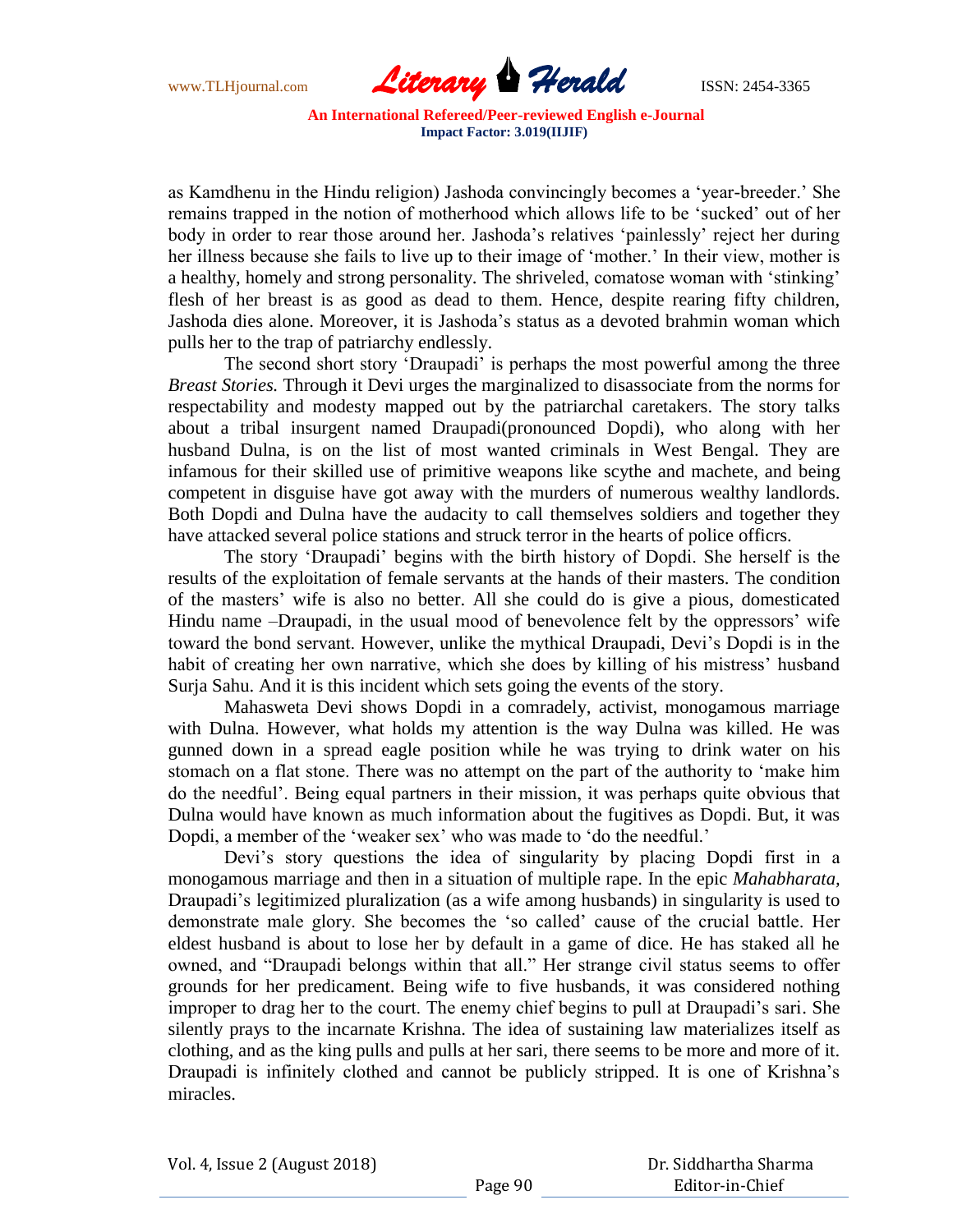

Devi"s story however rewrites this episode. The men easily succeed in stripping Dopdi – in the narrative it is the culmination of her political punishment by the representatives of the law. But unlike Draupadi, who prays to be clothed, Dopdi runs her own agency by remaining publicly naked at her own insistence. It is perhaps at this point that the male leadership stops. Dopdi is also what Draupadi – written into the patriarchal and authoritative sacred text as proof of male power – could not be. It is only when Dopdi crosses the sexual difference into the field of what could happen to a woman only that she emerges as the most powerful "subject," who, still using the language of sexual "honor," can derisively call herself " the object of your search," whom the author can describe as a terrifying super object – "an unarmed target." Dopdi tells Senanayak(the enemy chief) that he issuing orders for her to be stripped, raped and tortured was a typical exercise of phallic power. But, he is not man enough to force her to cloth herself again.

Dopdi, with the war-cry and her rejection of the choice of saving her modesty offered to her by Senayak, becomes the figure that spells doom for patriarchy. At the end of the story, Senanayak is forced to confront his powerlessness in the presence of a naked Dopdi. It is an easy task for Senanayak to have Dopdi"s body forcibly disrobed, raped and mutilated. However, he does not possess the power to cover the marks of violence inflicted upon Dopdi. Dopdi turns her mangled breasts into an instrument of violence with which she disarms and subdues her opponent. Her marginalized female body becomes a site of rebellion against the patriarchal violence and finds emancipation by symbolically toppling her opponents. Dopdi manages to disentangle herself from the chains of dominion that has made their way through history.

The third story "Behind the Bodice" is set on a socio-political background when a famous Hindi song *choli ke piche kya hai* has created an upheaval in the civilized and intellectual society.( A Madhuri Dixit starer movie named Khalnayak has this famous item number *choli ke piche kya hai,* in it,1993) Mahasweta Devi"s short story "Behind the Bodice"( translation of *choli k peche kya hai*) is about a migrant labourer named Gangor who has migrated to Jharoa along with her clan to escape the condition of semi-famine in her village. Gangor's tragedy unfolds when she is being captured in the camera albeit thoughtlessly while she is nurturing her child. This very natural and common phenomenon of suckling her baby becomes the root cause of Gangor"s problem.

In contrast to Gangor is Shital, another female character in the story, with her silicone implant and is somewhat looked down upon due to the lack of 'womanhood.' The common link between Gangor and Shital is Upin Puri, an ace-photographer. He is an urban man who relies on the violence occurring in the backward and rural areas of Bihar and Orissa to earn his livelihood. His photography is of an investigative nature exploring the misfortunes experienced by people. He sells his picture abroad on huge prices to leading newspapers and magazines. His representations of violence undergone by the third world are appreciated by the West. Upin is married to Shital who is a famous Himalaya-climber.

While in a trip to Jharoa, Upin encounters Gangor, a rural woman. Upin is intrigued by Gangor's "statuesque" and natural semi covered breasts. They are complete contrasts to his wife Shital's artificial ones. He clicks several photographs of Gangor's

Vol. 4, Issue 2 (August 2018)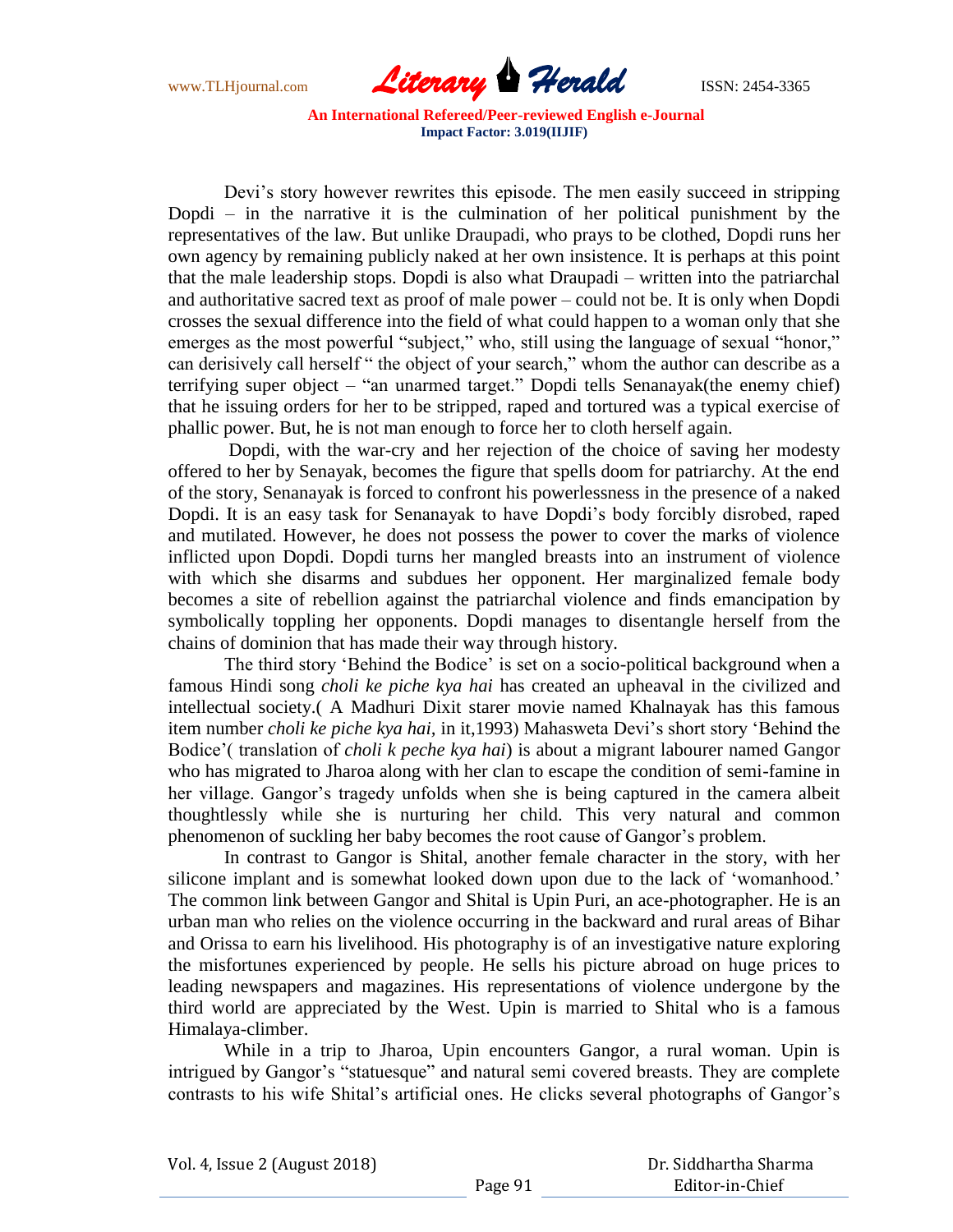

breasts and sends them for publications to a popular newspaper. Upin tries to highlight the mystery that lies under cover but manages to unleash violence all around him. The message underlying a picture of Gangor's breasts is  $-$  " the half naked ample breasted female figures of Orissa are about to be raped. Save the! Save the breats!" However, this message backfires and becomes the cause of violation towards Gangor's body and breasts. As the picture of Gangor's semi covered breasts reaches Jharoa, it raises patriarchal eyebrows. According to the contractor who hires Gangor"s clan, behind the bodice lays pure evil in the form of Gangor's breast. He says that Gangor has made "everyone sin against God." The picture also comes to the attention of the local police. They stalk Gangor and she is said to be teasing them by constantly evading their paths. As a result, the police nab Gangor, puts her in police custody and gang rapes her. The rep; resentation of Gangor's naked breast by Upin thus becomes the cause of her victimization. It becomes the target of the patriarchal gaze where men assume the active role of the looking subject while women are passive objects to be looked at. Here Gangor's half-covered breasts completely overtake her identity.

Gangor's "mammal projection" highlights the reality of the mystery that is behind the bodice. Now her entire clan stays away from her lest she unleash her evil upon them. However, Gangor is not someone to back down. She chooses to file a police complain against her offenders and claiming the rights over her own body, she starts earning her livelihood through prostitution. When Gangor takes off her bodice before a sympathizing Upin, her body reveals the evidence of the violation and Upin could also be held responsible for this. Behind the small piece of cloth lie the bitten, torn and shriveled remains of her ones "statuesque breasts." The two wounds that have taken the place of Gangor's breasts are hallmark of the violence wrought upon her.

Both Gangor and Shital are marginalized by the patriarchal society despite their class difference. While Gangor is physically abused, Shital"s violation is much more metaphorical. The lack of her presence in the narrative of the text as well as in Upin"s life is somewhere synonymous to the lack of the voluptuous bosoms in her – the emblem of 'womanhood'. Physically she stands in sharp contrast to the ample breasted Gangor, but as woman they both are victims of patriarchal politics. It is patriarchy which has come to identify women as mere bodies through centuries.

Thus, trying to bind all the three stories together for conclusion, we get to see how marginalization of women transcends the boundary of class, caste and region. Jashoda, a pious Brahmin woman falls prey to the ideal trope of patriarchy – motherhood. In the story "Breast Giver", her belonging to the so called upper caste leads to her imminent doom. Dopdi and Gangor however belong to the lower class. Even after belonging from two different regions marginalization parallels their conditions. While Dopdi is a tribal woman of Bengal, Gangor is an immigrant of Orissa. But, incidentally both of them bears marks of sexual violence in their bodies and eventually uses it as a means of emancipation in their own way. It is as if these women have no other identities apart from "female bodies." They are merely bodies through which patriarchy propagates itself.